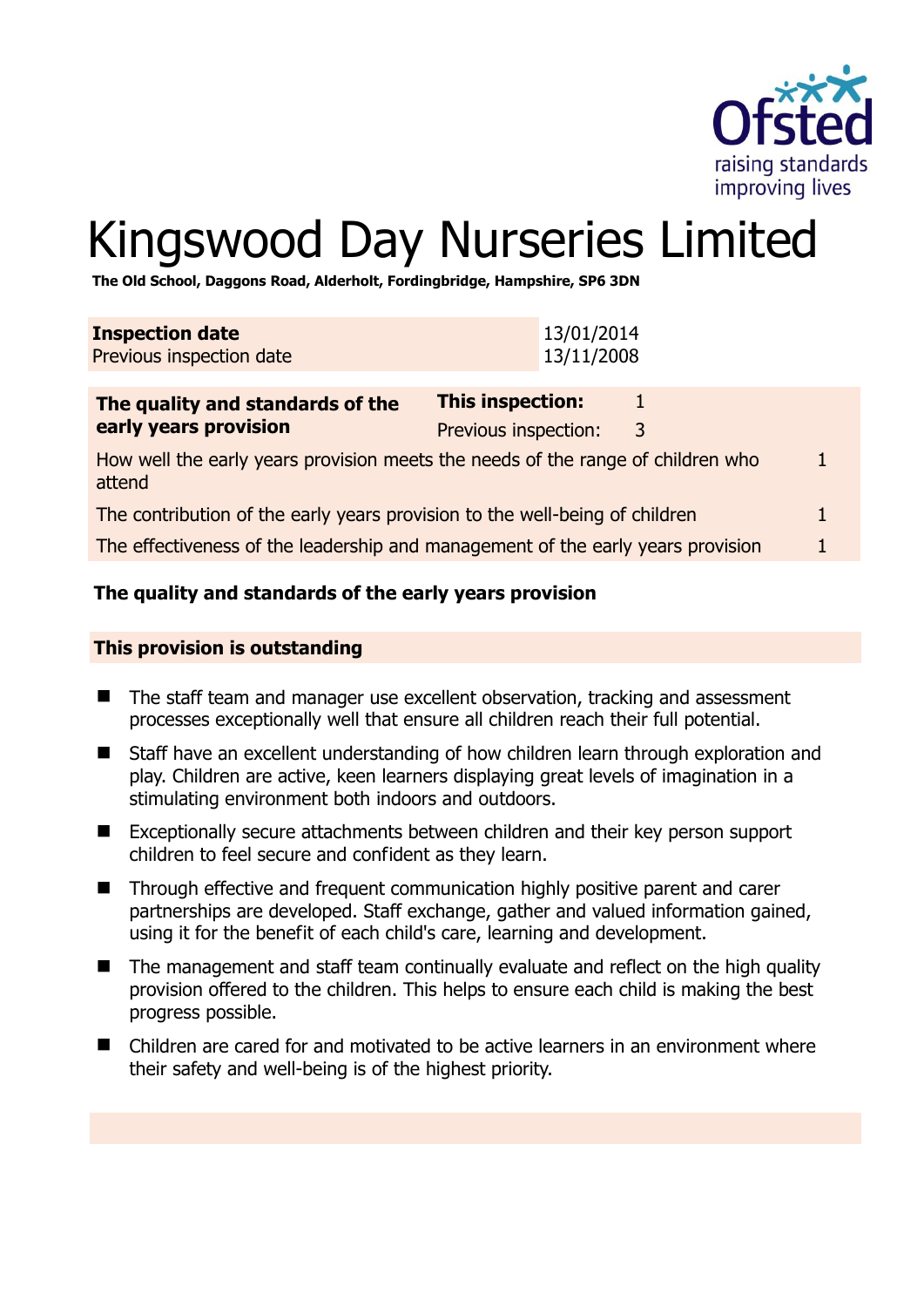# **Information about this inspection**

Inspections of registered early years provision are:

- scheduled at least once in every inspection cycle the current cycle ends on 31 July 2016
- scheduled more frequently where Ofsted identifies a need to do so, for example where provision was previously judged inadequate
- **•** brought forward in the inspection cycle where Ofsted has received information that suggests the provision may not be meeting the legal requirements of the Early Years Foundation Stage or where assessment of the provision identifies a need for early inspection
- **•** prioritised where we have received information that the provision is not meeting the requirements of the Early Years Foundation Stage and which suggests children may not be safe
- scheduled at the completion of an investigation into failure to comply with the requirements of the Early Years Foundation Stage.

The provision is also registered on the voluntary and compulsory parts of the Childcare Register. This report includes a judgment about compliance with the requirements of that register.

# **Inspection activities**

- The inspector observed children's activities indoors and outdoors in the forest.
- $\blacksquare$  The inspector held discussions with the manager, and members of staff.
- The inspector took account of the views of a number of parents spoken to on the day.
- The inspector looked at children's records and planning documentation.
- $\blacksquare$ The inspector checked evidence of staff suitability to work with children, the nursery's self-evaluation and improvement plans.

**Inspector**  Judi Naish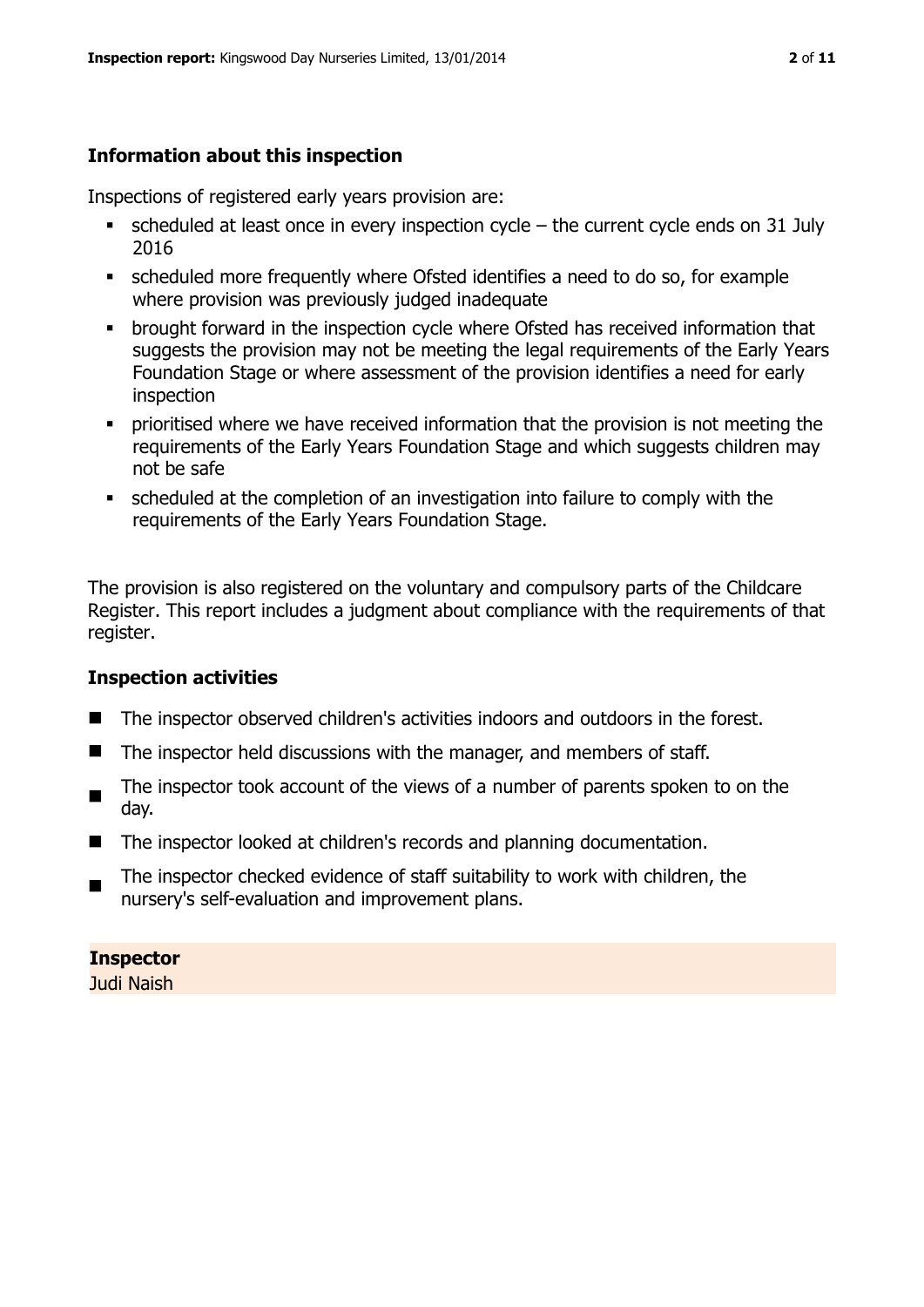#### **Full report**

#### **Information about the setting**

Kingswood Day Nursery registered in 2004 on the Early Years Register and the compulsory and voluntary parts of the Childcare Register. The nursery is privately owned and managed. It operates from a former school premises on the edge of the village of Alderholt, in Dorset. The nursery serves the surrounding areas and is close to the towns of Verwood and Fordingbridge. The premises consist of four playrooms and a sleep/sensory room. There are enclosed outdoor play areas to the rear and side of the building and use of a nearby forest.

The nursery employs 15 members of staff who work directly with the children. Of these, twelve including the owner, hold early years childcare qualifications to level 3, one is qualified to level 2, one is working towards a childcare qualification at level 3 and one is unqualified. Two members of staff have a Forest School qualification.

The nursery opens Monday to Friday for 50 weeks of the year. Sessions are from 7.45am until 6pm. There are currently 82 children attending, all of who are in the early years age range. The nursery provides funded education for two-, three-, and four-year-old children.

#### **What the setting needs to do to improve further**

#### **To further improve the quality of the early years provision the provider should:**

 $\blacksquare$  further extend and encourage children to practise their early writing skills.

#### **Inspection judgements**

#### **How well the early years provision meets the needs of the range of children who attend**

The highly dedicated staff team support children to make excellent progress in their learning and development. Staff enthusiastically join in children's play, engaging with their interests and supporting and extending children's learning through the offer of ideas and open ended questions. Children are able to engage their imaginations and exploratory impulses fully, meaning that they make excellent progress. Staff have an outstanding knowledge of the Statutory Framework for the Early Years Foundation Stage and how to provide children with valuable learning opportunities as a result. For instance, whilst in the forest children are offered the chance to care for the soft toy squirrel they have taken with them. Following an excellent guided discussion by staff about the squirrels possible needs children are invited to see if they can find things in the forest to make the squirrel's visit a happy one. Children display high levels of imagination as they set about their task. Staff enable them to follow their individual and group interests. For some this involves the 'cooking' of a meal, for others the building of a home and yet for others moving dirt with a wheelbarrow to make a path. All children, including those with additional needs, are fully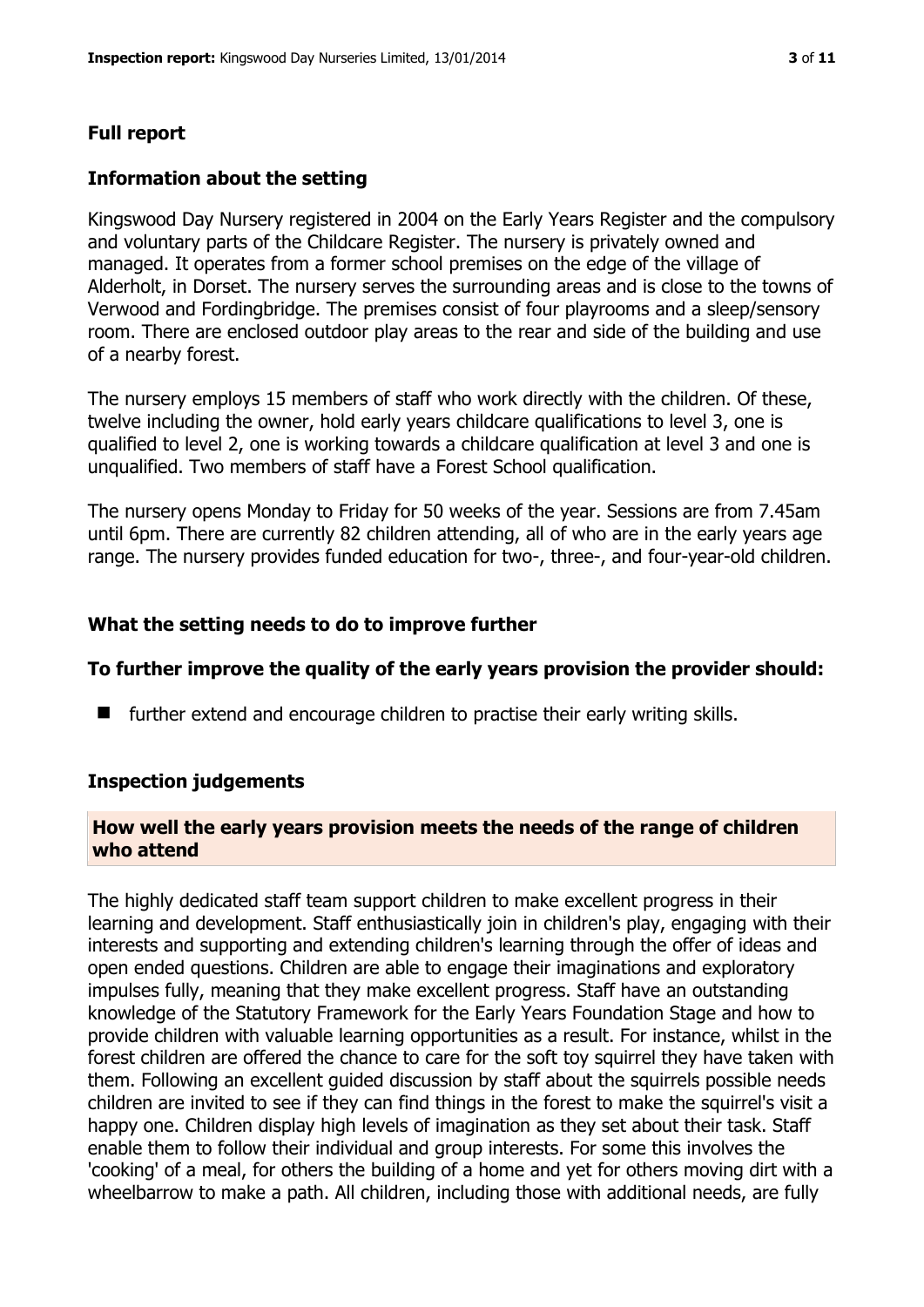involved in their chosen activity. Through excellent involvement from staff all children are supported to follow their interests across all areas of development. Staff skilfully model words, sentences and extend children's thinking through focused questions supporting children's learning as they play.

Staff capture each child's individual progress through written observations, photographs and the child's own words. Having shared these moments with children and their parents staff show excellent skill in using these to plan for children's interests and next steps. Through the strong key person system, staff gain a deep knowledge of each child and their needs resulting in children being confident, fully supported and keen learners.

Children flourish during their time at nursery. The highly stimulating and inviting environment indoors and outdoors allows each child's needs to be fully met. For instance in the baby room babies safely sit and crawl around the floor exploring a range of resources within easy reach. Staff support each baby sensitively and with knowledge, as a result all babies show high levels of emotional well-being and reach out in delight to explore their close environment. Staff are quick to respond and adapt to children's changing needs and emerging interests, meaning children are constantly being offered a wide range of creatively tailored opportunities to explore.

Staff provide excellent opportunities for children to learn about the world around them. Children explore nature first hand in the outdoor area and nearby forest. For instance, they learn about animals hibernating, they listen to the sounds of the forest and articulate what they hear, build dens and make clay animals to live in the woods. Children are taught to be supportive of one another in their play; for example, children that are more able support less able children ensuring friends can join in fully.

Through the highly skilled commitment of staff to include all children, they give excellent support to children who are more vulnerable. Gifted children enjoy greater challenges and through close partnership with parents receive additional resources and ideas to support and further extend their child's development. Staff are skilled communicators and offer copious encouragement and praise to children for each achievement no matter how small. Children in turn display high levels of confidence and enthusiasm in their efforts. Children attempt new skills such as putting both sleeves of their own coat on for the first time or getting the straw in their carton of drink, revelling in the praise these achievements bring. Children's use of language is extended and their vocabulary for thinking extended as staff model high quality interactions to the children. Ideas are reinforced and new words added to extend each child's ability to communicate further and be heard.

#### **The contribution of the early years provision to the well-being of children**

Staff form exceptionally caring and sensitive attachments to the children in their care. As a result, even newer children display a strong sense of security and complete confidence in their environment. The excellent key person system helps children develop secure, trusting relationships with a special adult. Key persons meet their key children at they arrive and settle them into the routine of the day. Effective relationships between parents,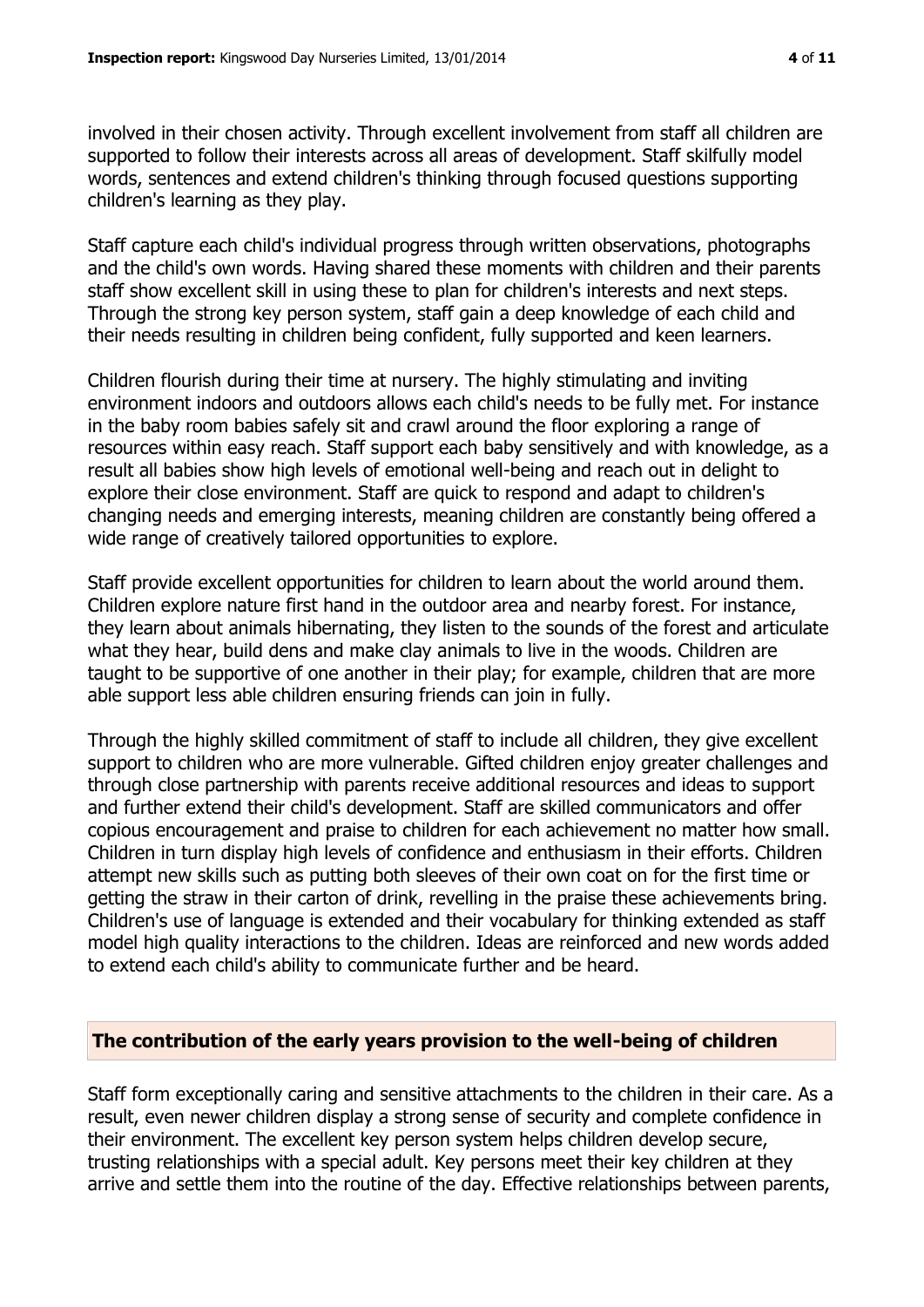carers and staff create a caring learning environment in which children thrive. Staff carry out the required progress check for two-year-old children. Staff work closely with parents to share this information, identifying and addressing children's progress and any concerns at an early age.

Staff are skilled at encouraging positive behaviour through support and encouragement. Children are extremely well behaved and caring towards one another. Children are offered many opportunities to develop further independence and gain a sense of responsibility. For instance, children enjoy the freedom to choose where in the forest camp they might play. Some children build a path at the edge of the boundary but take care, reminding friends not to go any closer to the boundary. Children keep each other safe as they become increasingly independent.

Children are developing excellent skills in learning how to be healthy. Snacks and mealtimes offer healthy, nutritious foods. At snack time, children select their own piece of fruit before discussing with their friends why they like apples or oranges most. Staff support children to use tools to cut their chosen fruit furthering developing children's physical skills and knowledge of safe usage. Staff teach children how to lead a healthy lifestyle. Children are offered a wealth of opportunity to explore a range of physical activities such as running, jumping and ballet and sport classes. Staff strictly observe robust hygiene practices and children demonstrate excellent knowledge and understanding of how and why they wash their hands. For instance younger children increasing their self-care skills during toilet training gesture to go and wash their hands. The staff member uses the opportunity to reinforce and extend children's knowledge of when and why we might wash our hands. Children offer an example of 'before lunch' and the staff member affirms this and explains that as we might use our fingers to pick up food it is important to have clean fingers. Children are clearly delighted that they knew the answer. As a result, their increased knowledge of germs deepens their learning experience.

Staff are exceptionally good at assessing levels of risk and ensuring children's safety. This means children are able to explore their environment fully, experimenting with new things and using their imagination. For instance, children are able to balance on ropes in the forest and fully explore what they are able or not able to do with their bodies whilst staff members are near and available to support them. Staff involve children in teaching each other how to stay safe. Staff invite children to share how to stay safe with their newer friends to nursery as they play freely in the forest. For example, staff ask children what they should do if a dog were to appear in their area? Children quickly respond with 'Drop our stick, don't stroke it'. Staff praise them for their responses and a discussion is had between the staff member and children why on this occasion they would do this. Staff teach children that it is not safe to stroke an unknown dog but that known dogs, and with permission, can be stroked. Staff enable children to think through risk taking for themselves and as a result, they learn to keep themselves safe.

Staff support young children exceptionally well as they move from one stage of development to another. Babies on the cusp of their next developmental step, for example, crawling or standing are given opportunities to attempt these skills from a place of confidence. Staff deploy themselves well in order to be in the place most available to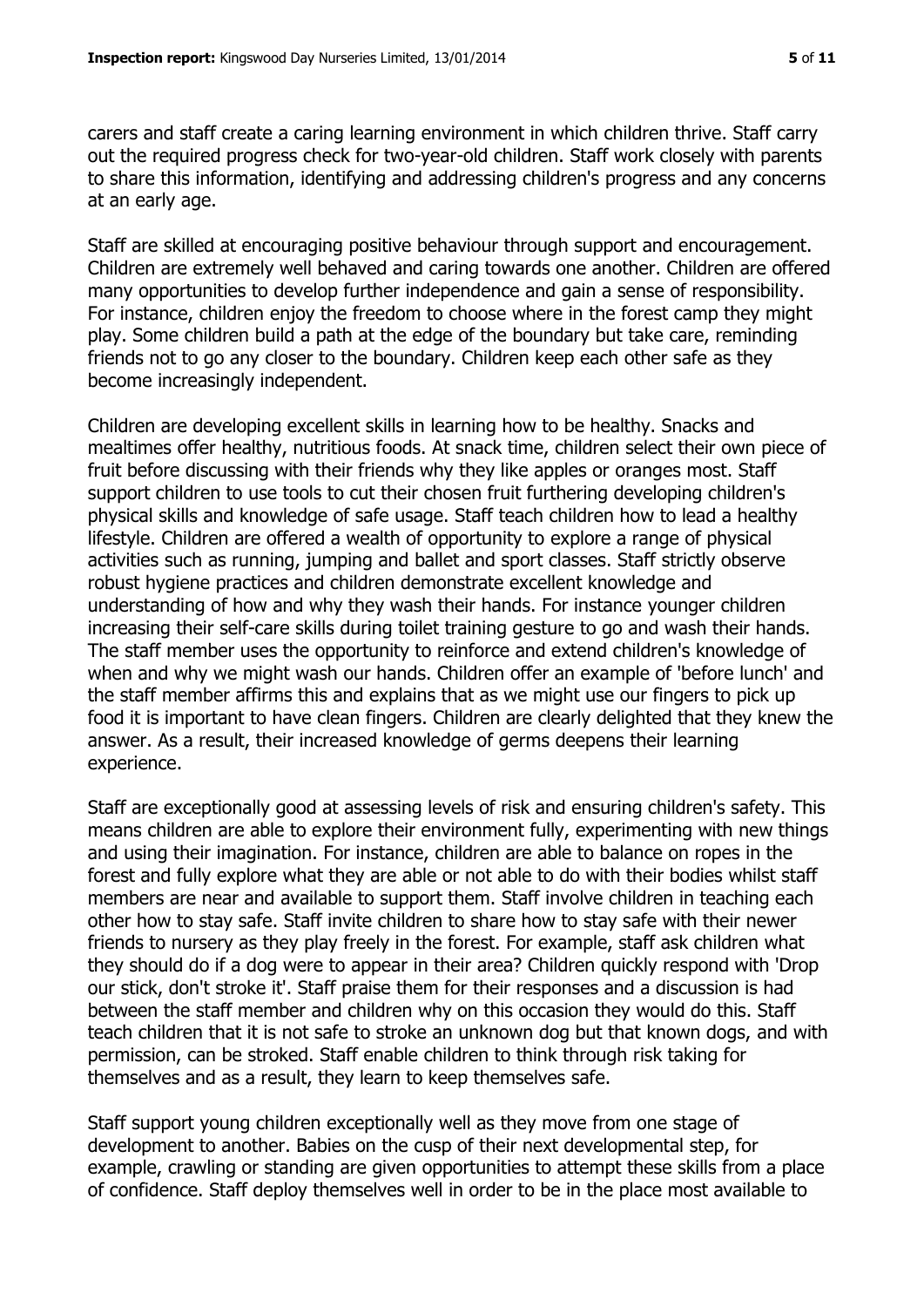children in need of greater support. They actively support children who are more able by adding ideas to their play.

Staff develop highly impressive partnerships with parents, which results in children's learning being cohesive between home and nursery. For instance, parents of children that are particularly gifted in an area of development are supported through additional resource packs and ideas to engage in their child's learning and development at home as well as at nursery. Through the excellent quality of relationship built between parents and key people children in need of additional support make excellent progress.

All children display a strong sense of well-being in their environment through their firm, secure attachments to staff members. Staff demonstrate an excellent understanding of the need for children's primary areas of learning to be in place for confident learning to take place. Children are confident communicators, socially secure and able to explore their environment freely in a style that suits them. For quieter children there are cosy spaces within each environment indoors and outdoors. For those wishing to be more active there is space and creativity of resource for them to do this effectively. Staff use effective evaluative tools to regularly measure how involved each child is in their play and learning and how confident they feel. Staff show excellent knowledge in ensuring each child's needs are met fully as they change through the day.

Staff understand the importance of what makes each child unique and seek out ways to celebrate special events. Through the celebrating of different festivals special to some children, all children are able to learn about different cultures and beliefs, for example.

# **The effectiveness of the leadership and management of the early years provision**

The manager and staff team are highly motivated to ensure every child makes excellent progress. As a result children's learning and development is significantly enhanced. Through thorough and continuous evaluating and monitoring of the educational programme, staff plan creatively to meet the needs of each child. In addition to evaluating the impact of their care of the children, staff observe each other and evaluate their own practice. This means staff further develop their already considerable knowledge to ensure a consistently high quality of care is offered throughout. Through highly effective tracking of children's progress, the manager and staff team identify areas of development to focus on. This ensures they effectively address all areas of learning for children and as a result, children make good progress. Through a continuous process of improvement planning within each room and through the leadership the nursery continues to bring even greater improvements. The nursery successfully links the forest school teaching ethos, with the Statutory Framework for the Early years Foundation Stage to effectively and creatively develop children's learning and development.

Staff build excellent partnerships with parents, which are developed through the exceptional key person system in place. Parents are fully supported and involved in their children's care. Parents actively participate in establishing their own child's levels of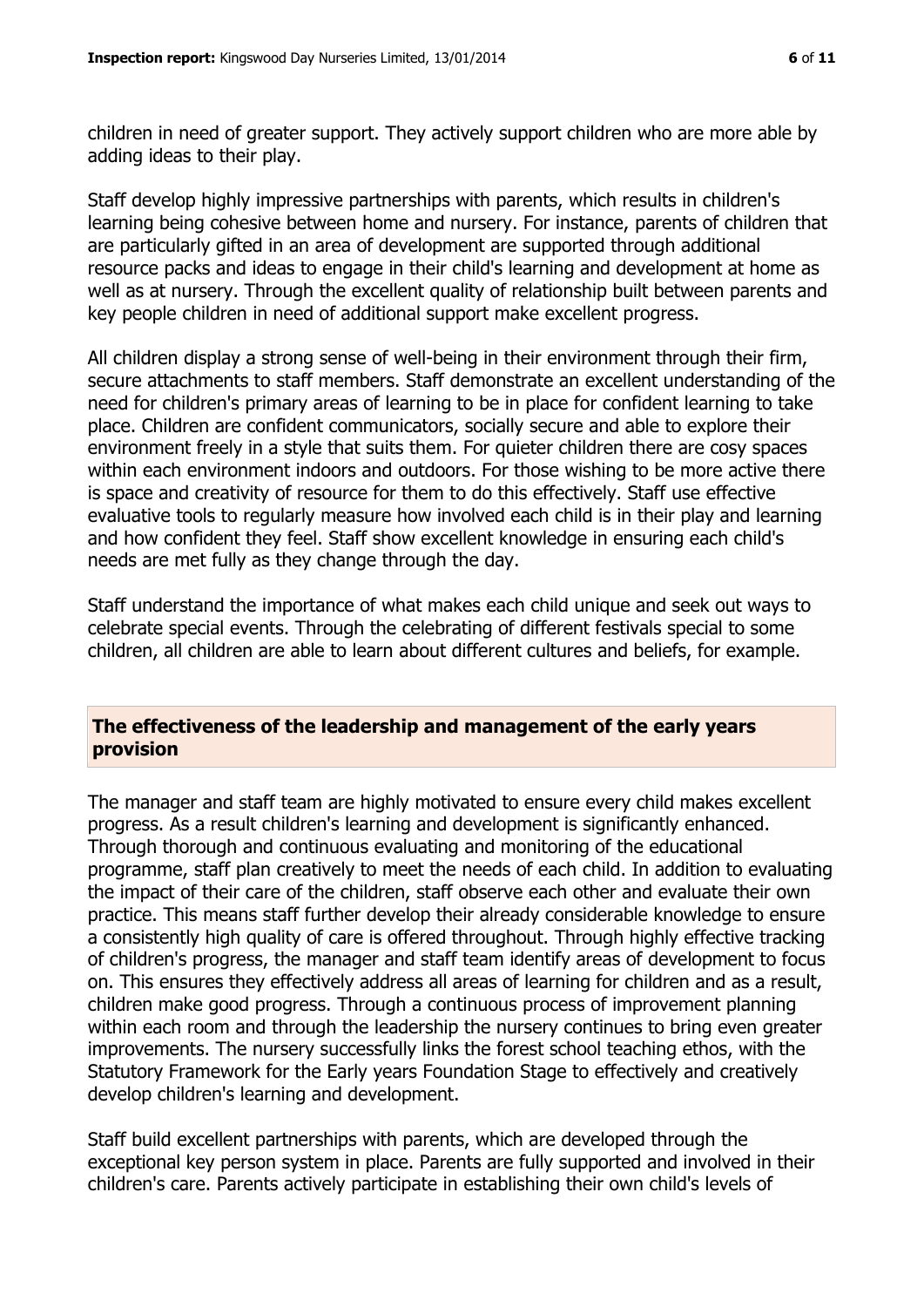development. Staff actively seek and value the views of parents and as a result, changes take place within the nursery. Staff meet individual children's care needs because of their commitment to working effectively in partnership with outside agencies.

Children's safety is a high priority within the nursery. All staff undergo a thorough recruitment process which helps to ensure all those working with children are suitable to do so. All staff have a thorough knowledge and understanding of how to safeguard the children in their care. Through effective staff training, robust policies and management development of the staff team, children enjoy learning in a variety of safe and stimulating environments. The staff provide a particularly rich environment for the children to enjoy. Children make active choices from a varied range of resources. The highly dedicated staff team plan and set up each environment indoors and outdoors in preparation for children's arrivals. For instance, two staff take additional resources to the forest for that day's activities. This means children's environments are continuously enhanced and learning opportunities added to. Children receive the warmest of welcomes when they arrive and become immediately engaged in purposeful activities.

# **The Childcare Register**

| The requirements for the compulsory part of the Childcare Register are | Met |
|------------------------------------------------------------------------|-----|
| The requirements for the voluntary part of the Childcare Register are  | Met |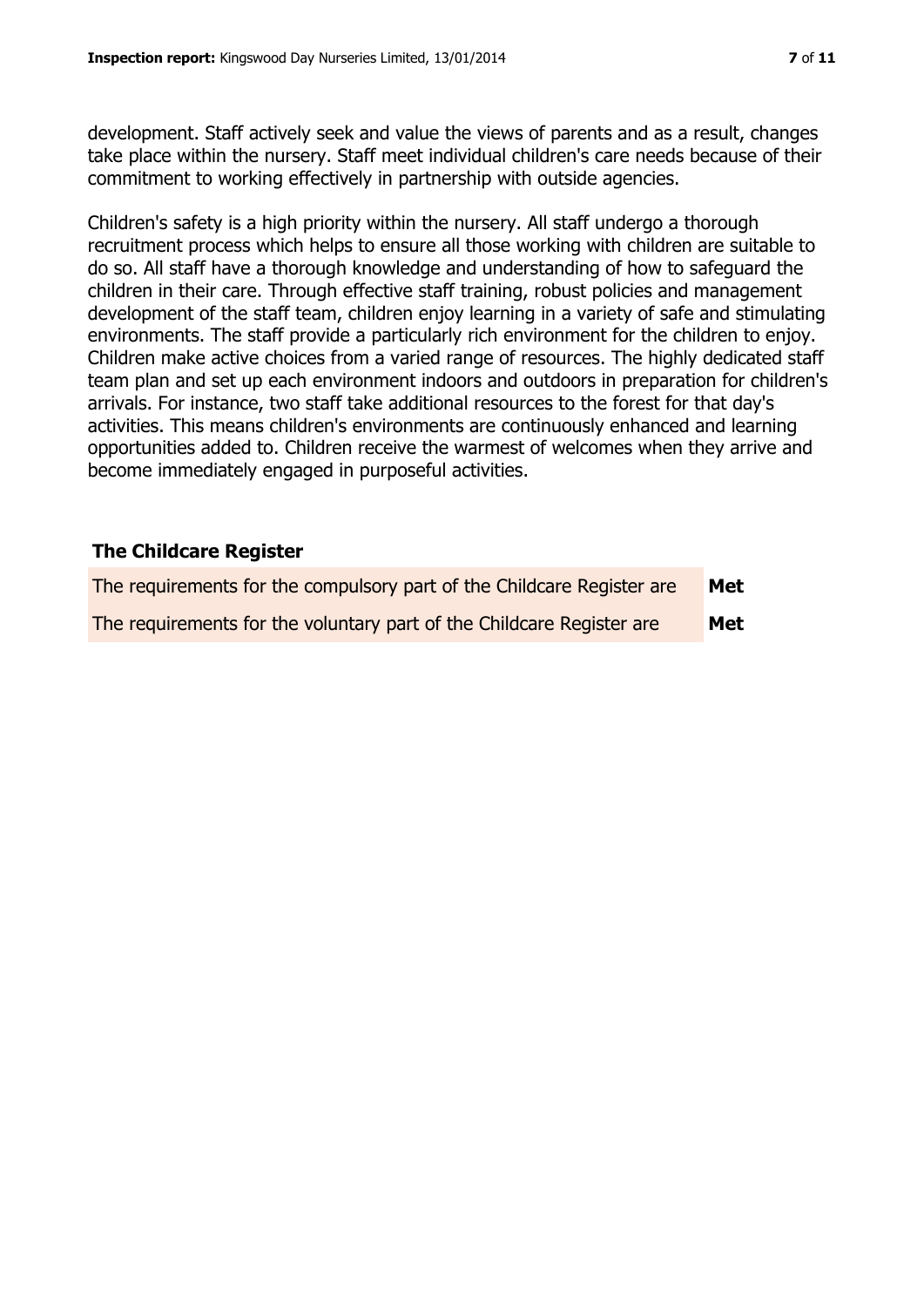# **What inspection judgements mean**

# **Registered early years provision**

| <b>Grade</b> | <b>Judgement</b>        | <b>Description</b>                                                                                                                                                                                                                                                                                                                                                                                |
|--------------|-------------------------|---------------------------------------------------------------------------------------------------------------------------------------------------------------------------------------------------------------------------------------------------------------------------------------------------------------------------------------------------------------------------------------------------|
| Grade 1      | Outstanding             | Outstanding provision is highly effective in meeting the needs<br>of all children exceptionally well. This ensures that children are<br>very well prepared for the next stage of their learning.                                                                                                                                                                                                  |
| Grade 2      | Good                    | Good provision is effective in delivering provision that meets<br>the needs of all children well. This ensures children are ready<br>for the next stage of their learning.                                                                                                                                                                                                                        |
| Grade 3      | Requires<br>improvement | The provision is not giving children a good standard of early<br>years education and/or there are minor breaches of the<br>safeguarding and welfare requirements of the Early Years<br>Foundation Stage. It will be monitored and inspected within<br>twelve months of the date of this inspection.                                                                                               |
| Grade 4      | Inadequate              | Provision that is inadequate requires significant improvement<br>and/or enforcement action. The provision is failing to give<br>children an acceptable standard of early years education and/or<br>is not meeting the safeguarding and welfare requirements of<br>the Early Years Foundation Stage. It will be monitored and<br>inspected again within six months of the date of this inspection. |
| Met          |                         | The provision has no children on roll. The inspection judgement<br>is that the provider continues to meet the requirements for<br>registration.                                                                                                                                                                                                                                                   |
| Not met      |                         | The provision has no children on roll. The inspection judgement<br>is that the provider does not meet the requirements for<br>registration.                                                                                                                                                                                                                                                       |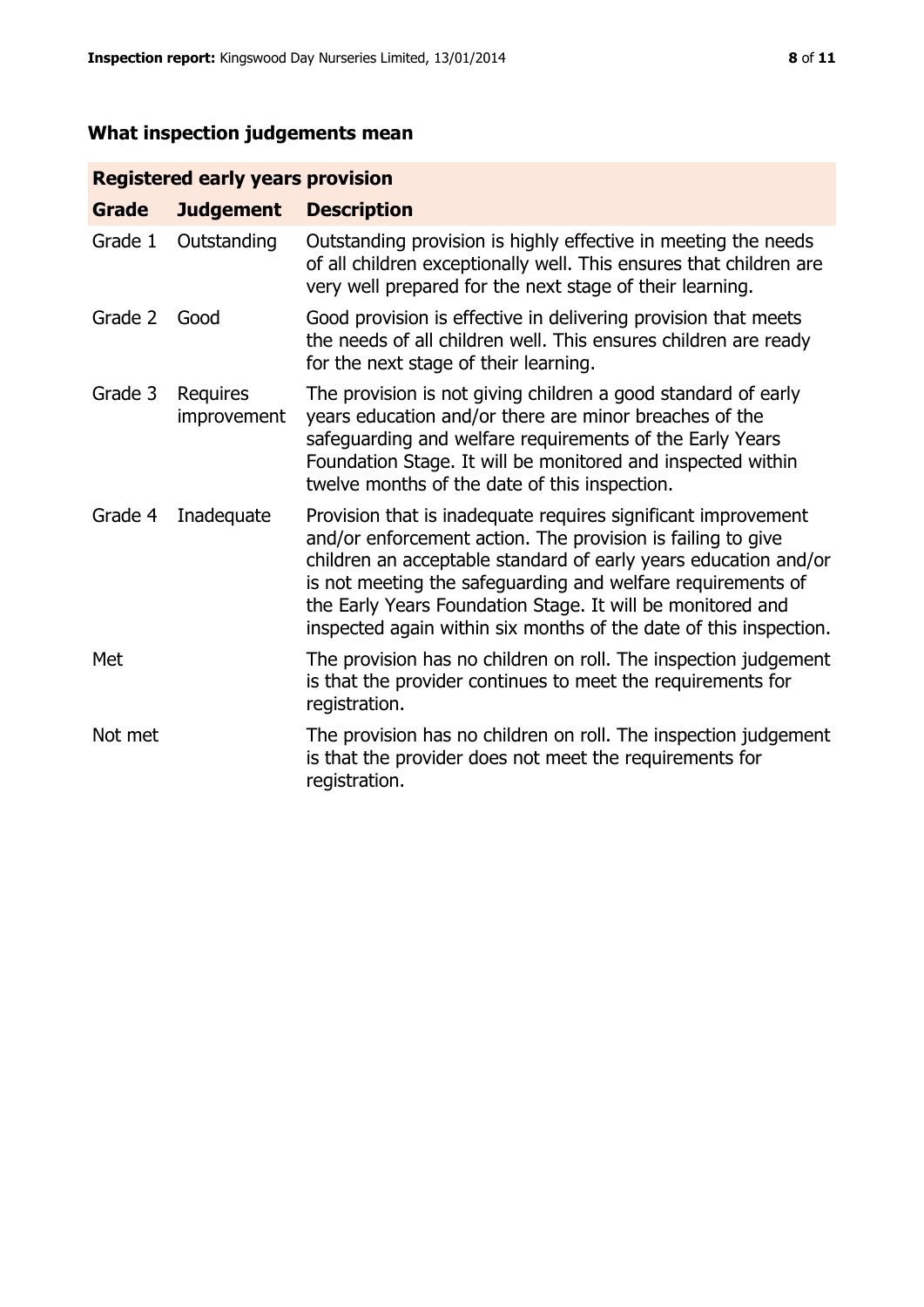# **Inspection**

This inspection was carried out by Ofsted under sections 49 and 50 of the Childcare Act 2006 on the quality and standards of provision that is registered on the Early Years Register. The registered person must ensure that this provision complies with the statutory framework for children's learning, development and care, known as the Early Years Foundation Stage.

# **Setting details**

| Unique reference number       | EY280673                 |
|-------------------------------|--------------------------|
| <b>Local authority</b>        | Dorset                   |
| <b>Inspection number</b>      | 843614                   |
| <b>Type of provision</b>      | Full-time provision      |
| <b>Registration category</b>  | Childcare - Non-Domestic |
| <b>Age range of children</b>  | $0 - 4$                  |
| <b>Total number of places</b> | 42                       |
| Number of children on roll    | 82                       |
| <b>Name of provider</b>       | Michelle Ann Wood        |
| Date of previous inspection   | 13/11/2008               |
| <b>Telephone number</b>       | 01425 656451             |

Any complaints about the inspection or the report should be made following the procedures set out in the guidance *'Complaints procedure: raising concerns and making complaints* about Ofsted', which is available from Ofsted's website: www.ofsted.gov.uk. If you would like Ofsted to send you a copy of the guidance, please telephone 0300 123 4234, or email enquiries@ofsted.gov.uk.

# **Type of provision**

For the purposes of this inspection the following definitions apply:

Full-time provision is that which operates for more than three hours. These are usually known as nurseries, nursery schools and pre-schools and must deliver the Early Years Foundation Stage. They are registered on the Early Years Register and pay the higher fee for registration.

Sessional provision operates for more than two hours but does not exceed three hours in any one day. These are usually known as pre-schools, kindergartens or nursery schools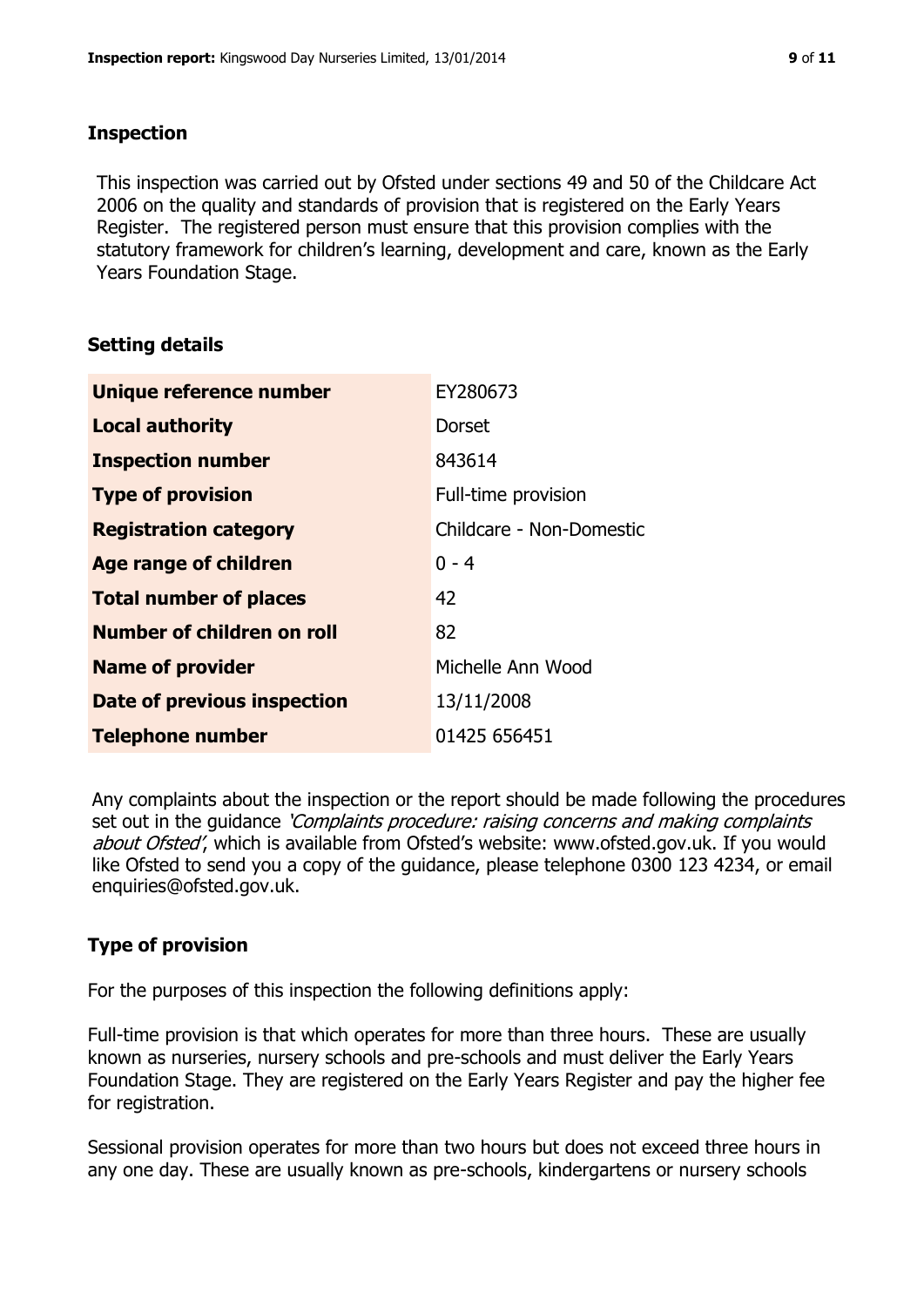and must deliver the Early Years Foundation Stage. They are registered on the Early Years Register and pay the lower fee for registration.

Childminders care for one or more children where individual children attend for a period of more than two hours in any one day. They operate from domestic premises, which are usually the childminder's own home. They are registered on the Early Years Register and must deliver the Early Years Foundation Stage.

Out of school provision may be sessional or full-time provision and is delivered before or after school and/or in the summer holidays. They are registered on the Early Years Register and must deliver the Early Years Foundation Stage. Where children receive their Early Years Foundation Stage in school these providers do not have to deliver the learning and development requirements in full but should complement the experiences children receive in school.